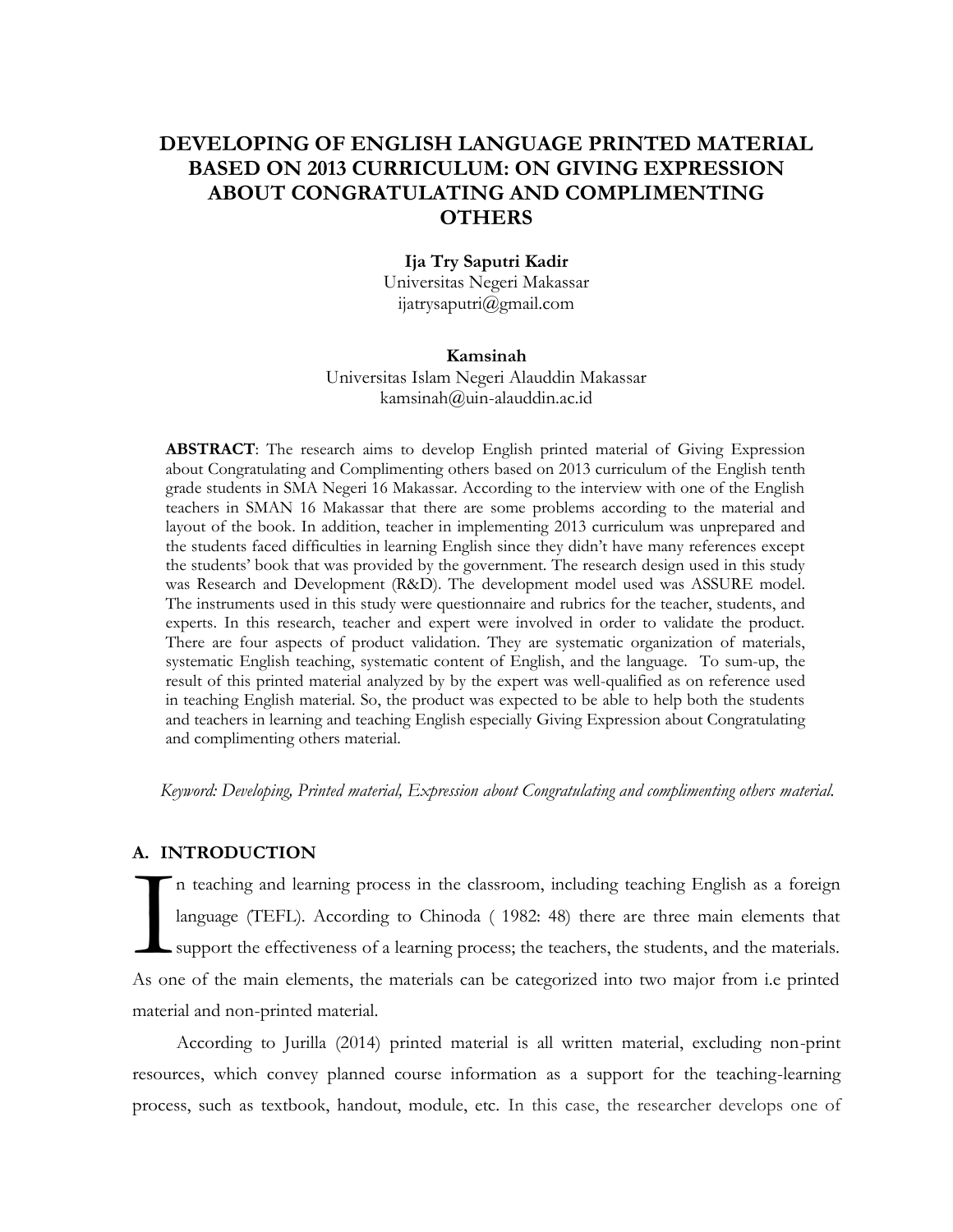English language printed material such as book that is used in the tenth grade students based on 2013 curriculum.

Teaching English in Indonesia is currently based on curriculum. Curriculum is a basis of teaching-learning process, so every teaching-learning process has to follow the curriculum. It is the planned interaction of pupils with instructional content, materials, resources, and processes for evaluating the attainment of educational objectives. That is why every teacher has to understand and follow the current curriculum before planning and developing a kind of teachinglearning process and the material for the teaching-learning process.

The curriculum in Indonesia has been changing and developing in many times. Curriculum change happens with reasons and purposes, of course to make it more relevant. Curriculum change can answer the demands toward the education that must be able to adjust the evolving dynamics in society. Nowadays, The National Education Department has changed the previous curriculum – School Based Curriculum (SBC) 2006 – with the new one called 2013. Curriculum The existence of 2013 curriculum becomes a great attention and leads to controversy for most people, because some people regard 2013 curriculum is not ready to be implemented. Not only that, in some English language teaching books, we still found problems in the teaching material. Through this problem teaching learning process will not become productive and conductive.

To clarify the issues, on 15 November 2016 the researchers had conducted a preliminary study by interviewing one of the English teachers of SMAN 16 Makassar to analyze the implementation of 2013 Curriculum especially in the tenth grade of Senior High School. Based on the researchers interview with Mrs. Ratna, there are so many problems according to the material and layout of the book. The researchers have found that the material is not appropriate such as the book the authors should preferably derived from expert. Besides, there are titles that do not correspond with the chapter, one example is a matter of talking about self, it is not in accordance with the topic. Likewise, should people talk when we want to practice listening to the native speaker. In addition, she also added the need for the addition of examples in each chapter so that students more easily understood and to understand the material.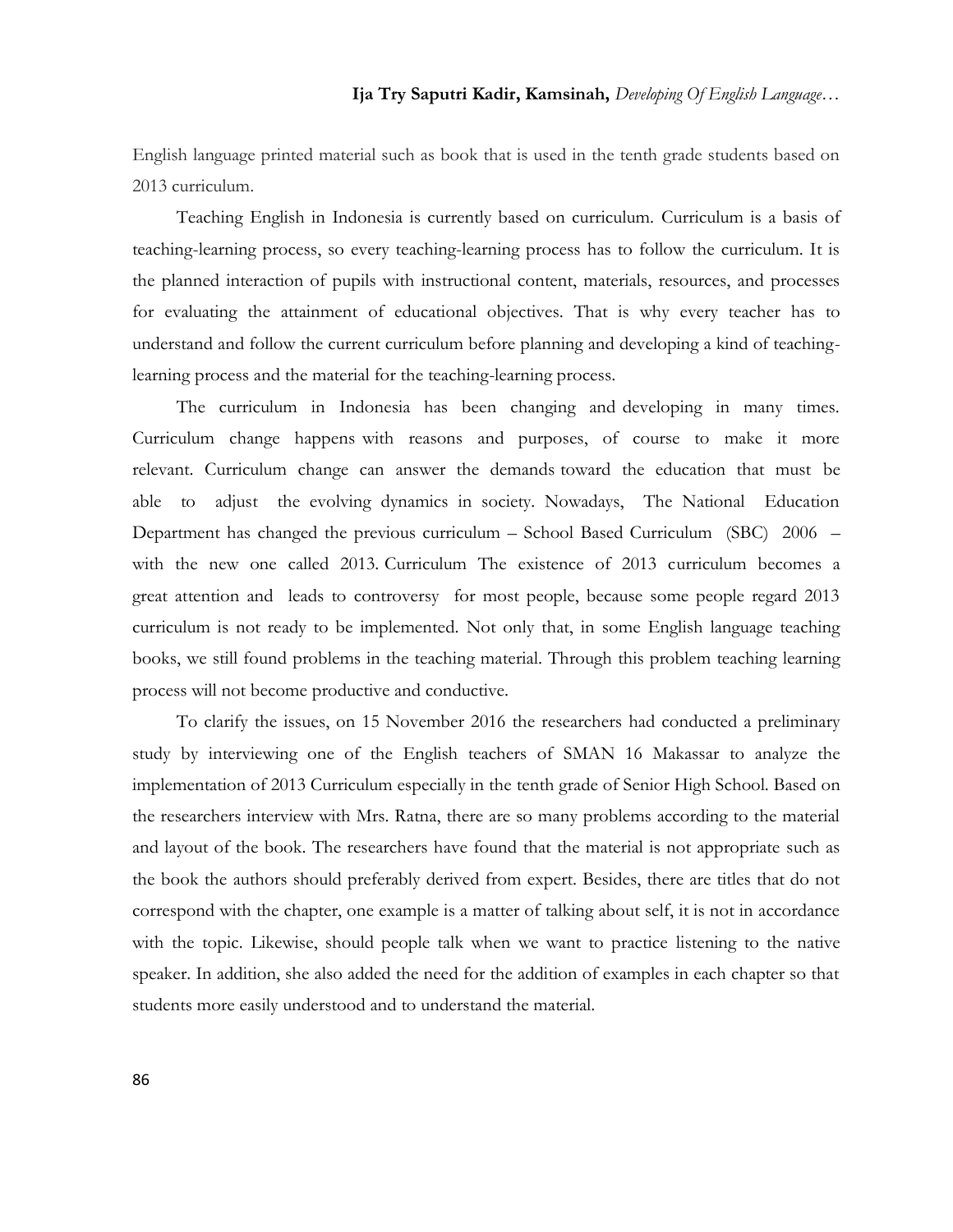In the 2013 curriculum, the teachers have to design the material for teaching process based on the syllabus that already arranged by the government. The teaching plan must be more creative to attract the students. It is the challenge for the teachers to develop and repair the teaching material as well.

After the researcher know about the problem in this book, the researcher thinks to develop these materials to be better and more creative in learning process because to make the students interested to learn, the book must be easy to understand and teacher must have more references as a source for teaching material in order that the learning process is not monotone and makes the students enjoy learning the English material. Thus the researcher wants to design this book to correct the weaknesses found in the book.

This research focused on developing the English material dealing with 2013 curriculum and specifically for KD 3.2 & 4.2 about Giving expression about Congratulating and Complimenting others as a step to reach a good and meaningful learning environment.

#### **B. LITERATURE REVIEW**

This part, the resercher consists of some previous related research findings and some pertinent idea, some of them are states below:

Norlina (2014) the study in entitled: *" Pengembangan Bahan Ajar Bahasa Inggris Berbasis Multimedia Interaktif Kelas X Pulau Laut Timur Di Kota Baru Kalimantan"* she said that based on the test results, English language teaching materials based interactive multimedia achieve valid criteria, attractive, effective and can be applied in teaching. It can be seen from the results of the validation test material ( 83%) with a very valid criteria. the level of attractiveness of the product obtained an average percentage of 81.46% with interesting criteria, the effectiveness of the product is obtain with the percentage of 74,83 based learning activities of students and student learning outcomes.

Purnamasari (2015:94-97) conducted the research entitled *"Developing English Material for Grade X Students of Beauty Study Program* " Based on the results of the materials evaluation, the developed materials are considered appropriate. The developed materials have the characteristics as described in the following paragraphs. To give a brief picture about the content of the unit, there is a title at the very beginning. The next is *Warm-Up*. The task is designed to build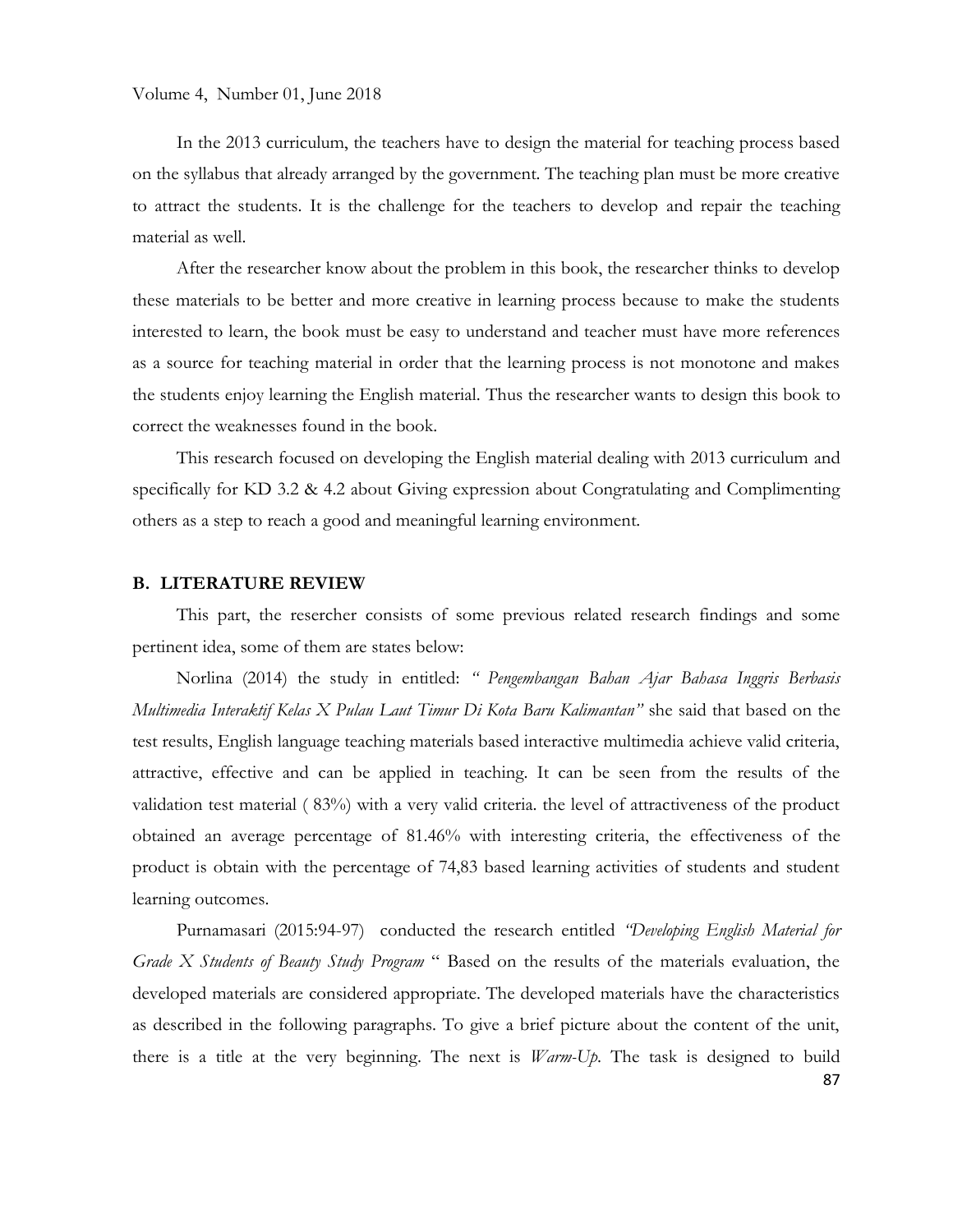background knowledge of the students. The main part of the unit is *Lesson Proper*. The tasks are divided into two sections; spoken and written. The four skills are all integrated. The last part of the unit is *Reinforcement*. The reinforcement covers *Homework*, *Review*, *Reflection* and *Vocabulary list*. The final draft of the materials is in the Appendix.

Khasanah (2015:68) on her research *"The Implementation of 2013 Curriculum by The English Teacher and its Barries (A Case Study at the 10th Grade of SMA N Rembang in 2014/2015 Academic Year)* concluded that: (1) The teaching learning planning which is covered in lesson plan used scientific approach based on almost all the principles of lesson plan arrangement mentioned in *permendikbud* of 2013 curriculum and syllabus. The barriers of this dimension are choosing the right method and making the right instrument of authentic assessment that will cooperate to cover three learning domains and to support the success of Core and Basic Competence interpretation in the learning process. (2) The teacher organized the teaching learning process based on the lesson plans that have been prepared. It used scientific approach well. (3) The learning evaluation is conducted by the teacher based on what is planned on the dimension of planning including the barriers that affect it. So, the biggest portion of evaluating is using non-authentic assessment that also gives the biggest emphasis on cognitive domain. It is not same as the mandate of 2013 curriculum in *permendikbud* to use authentic assessment.

Based on findings above, the researcher concludes that teaching Giving Expression about Congratulating and Complimenting others material needs good method and media to support the students in learning the topic as well as the teachers need an extra source exclude the teacher's book that is provided by the government. Hence, this research in the fact brought a good product as mention before which is able to help both the teachers and the students in teaching and learning process. The product became a printed material covered about Giving Expression about Congratulating and complimenting others material that the teachers may claim as sources in teaching English. The researcher will develop Giving Expression about Congratulating and complimenting others material that makes students to understand.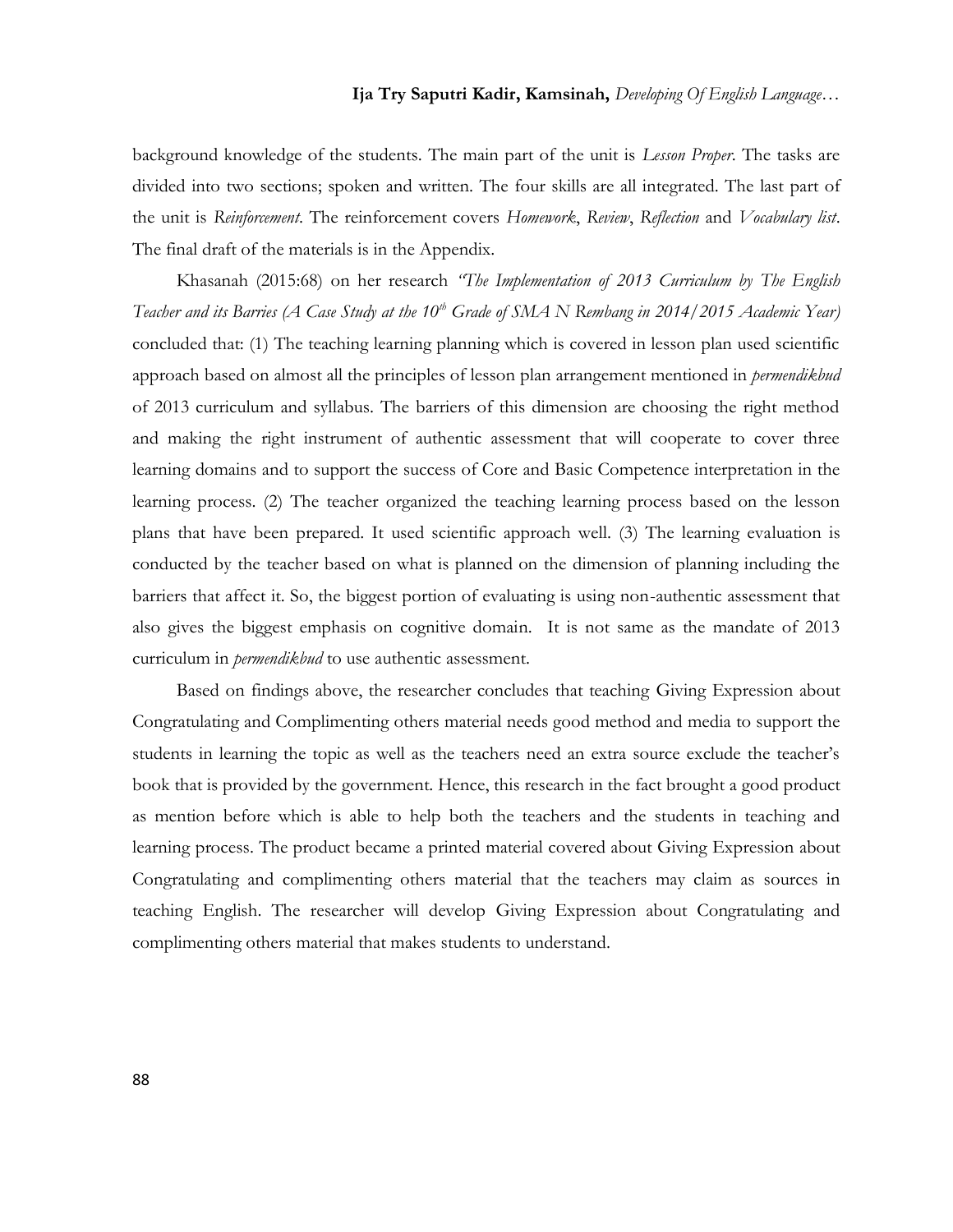#### **C. RESEARCH METHOD**

This research is Research and Development (R&D). According to Sugiyono (2015: 407), a Research and development method is the research methods used to produce a particular product, and test to the product. To be able to produce specific research that is used needs analysis and to test the effectiveness of these products in order to function in the public, the research is needed to test the effectiveness of these products. In Research and Development (R&D) have many models which can be applied by researchers such as ASSURE model, ADDIES' model, Borg& Gall model, Dick and Carey model, Kemp model and many others. Based on those models stated previously, the researcher used ASSURE model because this model allows the use of external resources and technology other than simple lecturing using textbooks, focus on step by step instruction for instructors to see the pros and cons of the lesson, provides lesson planning foundation while allowing creativity from the instructors, students can use computer software to make revisions to their homework quickly and easily.

According to Kent L. Gustafson & Robert Maribe Branch (2002:22) the ASSURE model is an instructional desiign model developed by Heinich, Molenda, Russel, and Smaldino: it guides instructors through the lesson design process by embarcing the use of technologies. ASSURE appreciates "students" learning styles and [draws] on constructivism where learners interact with others in their environment to build on previous knowledge.

#### **D. FINDINGS AND DISCUSSION**

#### **1. Findings**

#### *a. The Result of Teacher Interview Related to the English Material that are Currently Used*

The result of teacher interview, the teacher indicated that the teachers currently used single source from textbook only. This textbook is a compulsory one textbook provided by schools. The books are designed for fulfillment of 2013 curriculum.

In fact, there are many problems found in the book. As the teacher interview, the researcher identified several weaknesses in the existing teaching materials. Among them; the material contained in the book does not use local content, thus making it difficult for students to understand because it is not familiar to them. The materials provided also does not fit the needs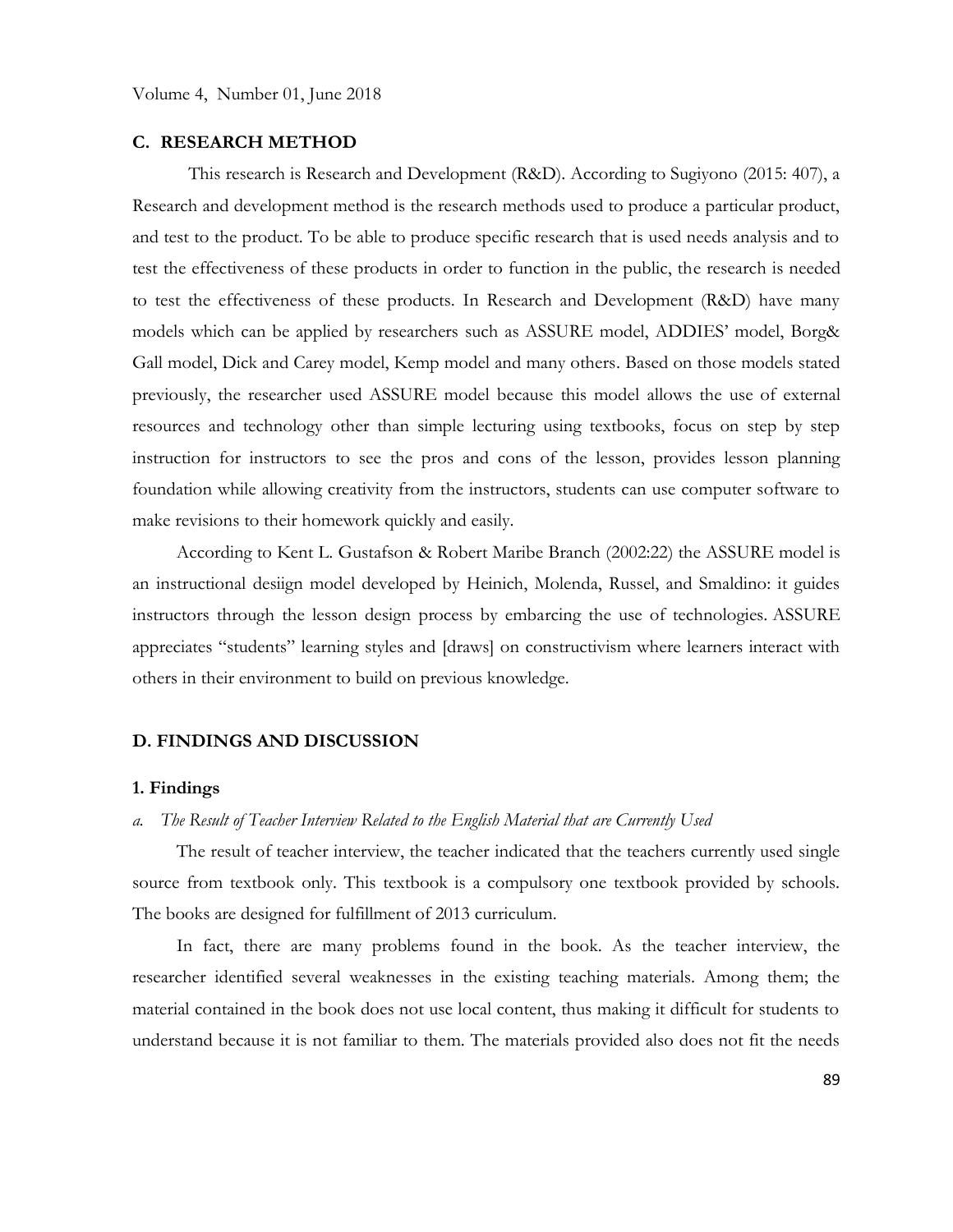of students because too many exercises while very few examples, thus making students confused in doing the task.

### *b. The result of need analysis of materials based on the syllabus*

The materials of giving expression about ccongratulating and complimenting others were developed in several subtopics. They are Excellent, Congratulation and Oh Great!. Every meeting had a core skill that was integrated one another in flows of skill that were arranged sistematically. Again, learning activities dealt with scientific approach included observing, questioning, collecting information, associating, and communicating. Last, the developed learning instruction referring to the type of activities was consisted of individual, pair, and group activitiy, the amount of activities, and text structure. These materials were developed in order to provide suitable materials for the Tenth grade Students in SMA Negeri 16 Makassar.

*c. The result of analyze learners of developing learning materials based on the student's questioinaires.*

| `able |  |
|-------|--|
|       |  |

| No. | Characteristics        | Answer         | Conclusion                                                   |  |
|-----|------------------------|----------------|--------------------------------------------------------------|--|
| 1.  | Amount of student      |                |                                                              |  |
|     | Male                   | 17             |                                                              |  |
|     | Female                 | 18             | Most of the students are female                              |  |
| 2.  | Address/Location       |                |                                                              |  |
|     | City                   | 32             |                                                              |  |
|     | Island                 | $\overline{2}$ |                                                              |  |
|     | Gowa                   | $\mathbf{1}$   | Most of students live in the city                            |  |
| 3.  | <b>Previous School</b> |                |                                                              |  |
|     | Good Quality           | 10             |                                                              |  |
|     | Medium                 | 20             | Most of the students graduated from medium<br>quality school |  |
|     | Low                    | 5              |                                                              |  |

**Result of Qquestionnaire Part A (General Characteristic)**

90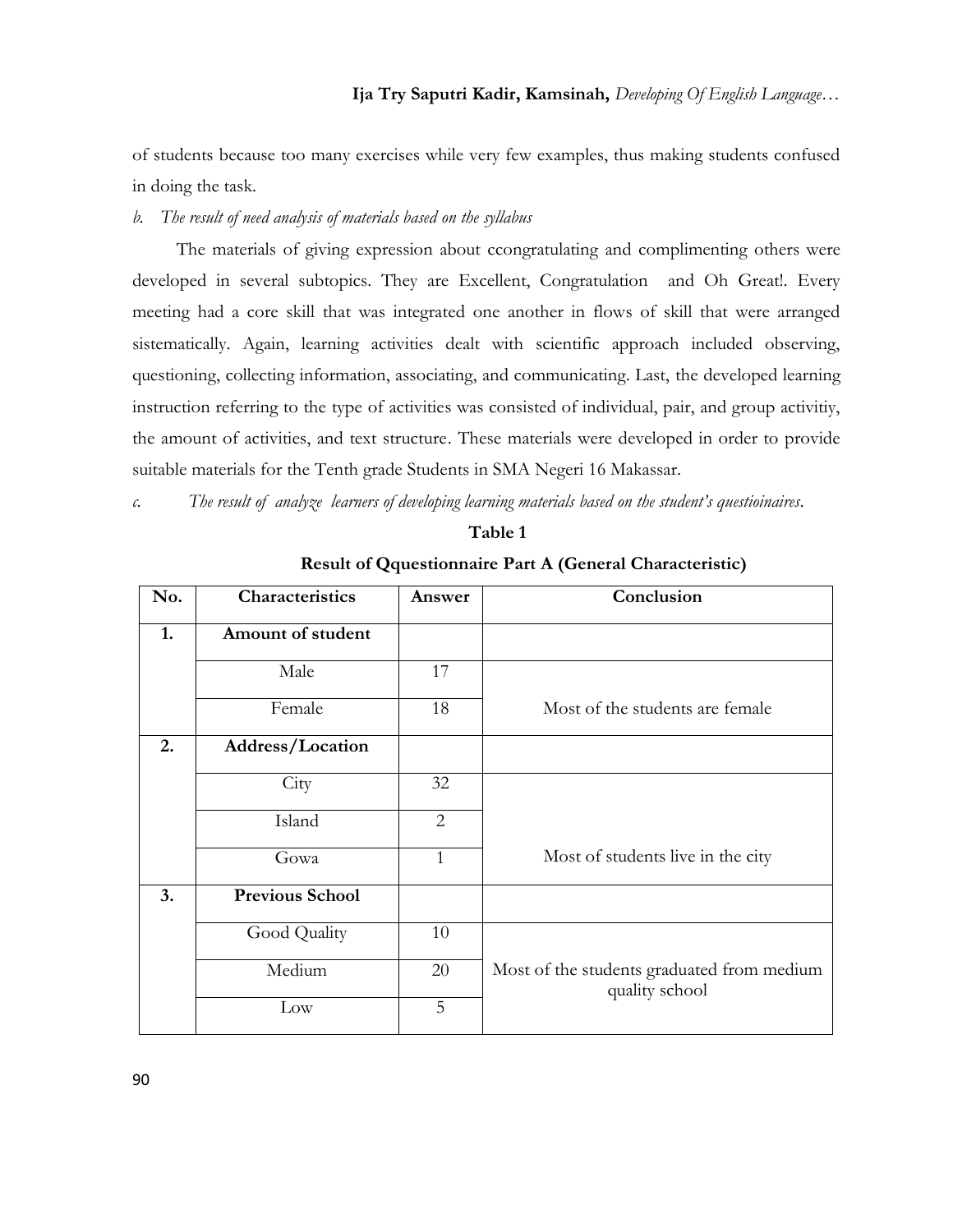| 4. | Religion                |                |                                                           |
|----|-------------------------|----------------|-----------------------------------------------------------|
|    | Islam                   | 17             |                                                           |
|    | Kristen protestan       | 14             | Most of the students are Muslim                           |
|    | Katolik                 | $\overline{4}$ |                                                           |
| 5. | <b>Mother Tongue</b>    |                |                                                           |
|    | Bahasa Indonesia        | 33             |                                                           |
|    | Bahasa Makassar         | $\overline{7}$ | Most of the students mother tongue is Bahasa<br>Indonesia |
|    | Bahasa Bugis            | $\mathbf{1}$   |                                                           |
|    | Bahasa Jawa             | $\mathbf{1}$   |                                                           |
| 6. | Ethnic                  |                |                                                           |
|    | Bugis                   | $\mathbf{1}$   |                                                           |
|    | Makassar                | 19             |                                                           |
|    | Polmas/ mamasa          | 3              |                                                           |
|    | Tanah Toraja            | $\overline{7}$ | Most of the students is Makassar                          |
|    | Jawa                    | $\mathbf{1}$   |                                                           |
|    | Mixed Ethnic            | $\overline{4}$ |                                                           |
| 7. | <b>Personal Gadget</b>  |                |                                                           |
|    | Handphone               | 5              |                                                           |
|    | Smartphone              | 27             |                                                           |
|    | Notebook                | $\overline{2}$ | All the students have gadget, Smartphone is<br>the most   |
|    | Computer                | $\mathbf{1}$   |                                                           |
|    | Tablet                  | $\mathbf{1}$   |                                                           |
| 8. | <b>Father Education</b> |                |                                                           |
|    | Elementary School       | $\mathfrak{Z}$ |                                                           |
|    | Junior High School      | 5              |                                                           |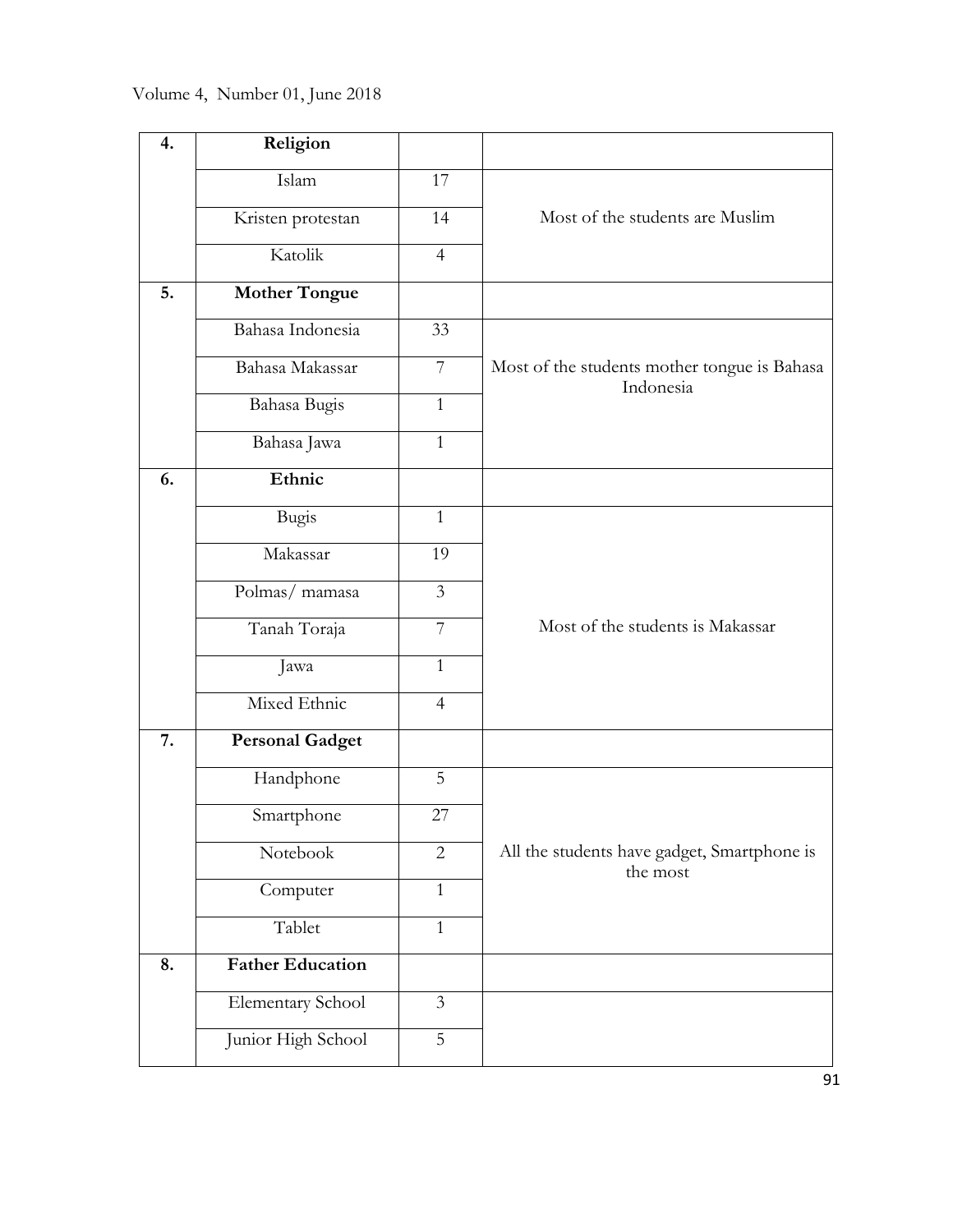|     | Senior High School                      | 20             | Most of their father are graduate from Senior<br>High School |
|-----|-----------------------------------------|----------------|--------------------------------------------------------------|
|     | Bachelor                                | 5              |                                                              |
|     | Master                                  | $\overline{2}$ |                                                              |
| 9.  | <b>Mother Education</b>                 |                |                                                              |
|     | Elementary School                       | $\overline{4}$ |                                                              |
|     | Junior High School                      | $\overline{7}$ |                                                              |
|     | Senior High School                      | 17             | Most of their mather are graduate from<br>Senior High School |
|     | D3                                      | $\mathbf{1}$   |                                                              |
|     | Bachelor                                | 6              |                                                              |
| 10. | <b>Parent Income</b>                    |                |                                                              |
|     | 100.000-500.000 K                       | $\overline{4}$ |                                                              |
|     | 500.000-1.000.000 M                     | 5              |                                                              |
|     | 1.000.000-2.000.000 M                   | 9              | Most of the students from High -Economic<br>Level            |
|     | 2.000.000-5.000.000 M                   | 12             |                                                              |
|     | $5.000.000\text{-}20.000.000\ \text{M}$ | 5              |                                                              |

In the part A, the researcher conclude that most of students are female, most of students live in the city, most of students graduated from medium quality school, most of the students are muslims, most of students mother tongue is bahasa Indonesia, most of the students ethnic is Makassar, all of the students have gadget but smartphone is the most, most of their father and mother graduate from senior high school, and most of the students from high-economic class level.

Furthermore, part B came into a conclusion as shown in a table below: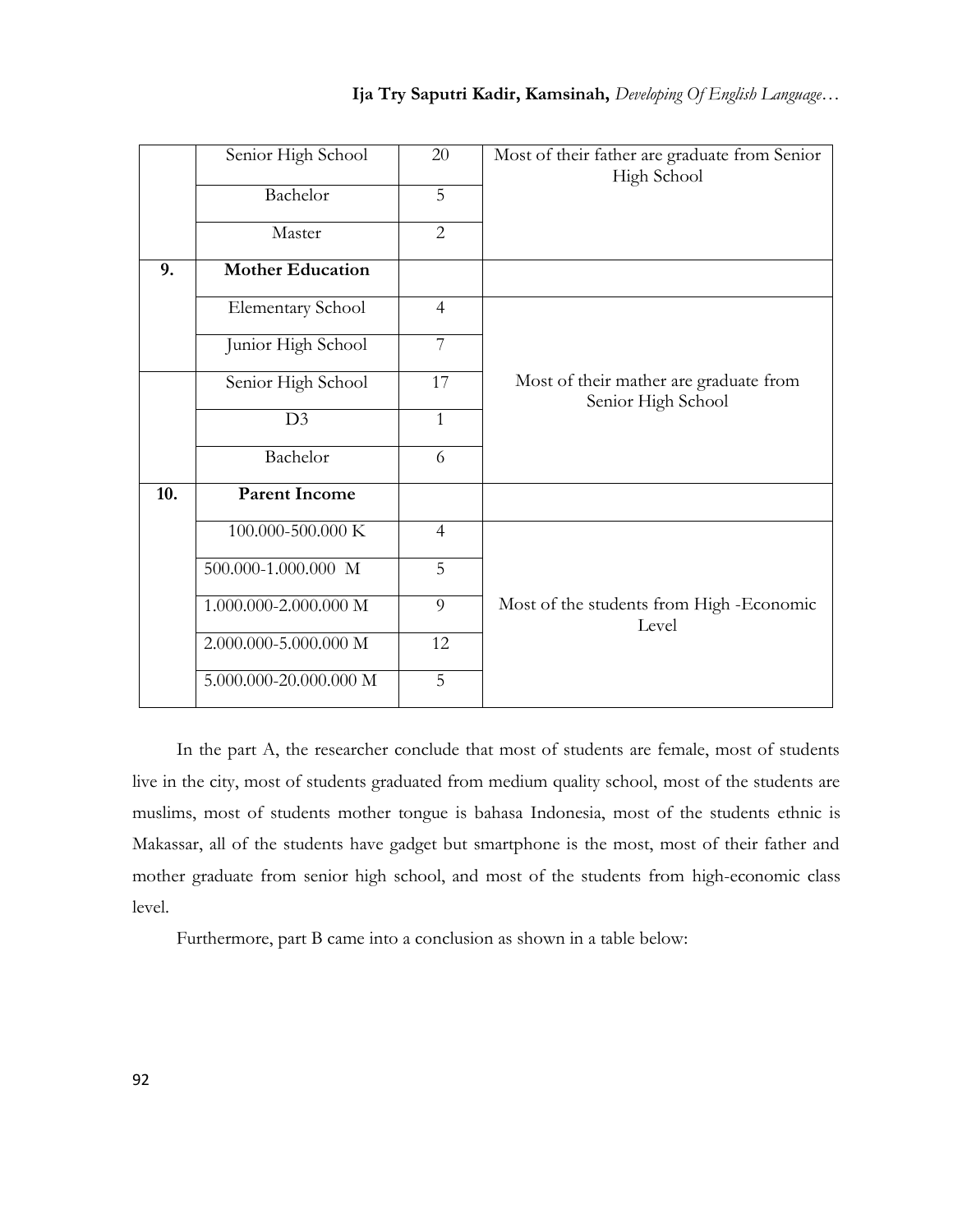# **Table 2**

# **Result of questionnaire Part B (Entry Competences)**

| No. | Questions                                                                                    | Answer         | Conclusion                                                                      |
|-----|----------------------------------------------------------------------------------------------|----------------|---------------------------------------------------------------------------------|
|     | <b>Common Obstacle in</b>                                                                    |                |                                                                                 |
|     | learning English                                                                             |                |                                                                                 |
| 1.  | The limitation of<br>Vocabulary                                                              | 13             | Most of the student's obstacle in learning<br>English are difficulty in Lack of |
|     | Lack of knowledge in<br>grammar                                                              | 18             | knowledge in grammar and the limitation<br>of vocabulary                        |
|     | Difficulty in<br>pronunciation                                                               | 12             |                                                                                 |
|     | Other                                                                                        | $\mathbf{1}$   |                                                                                 |
|     | The most difficult skill                                                                     |                |                                                                                 |
|     | Listening                                                                                    | 20             |                                                                                 |
| 2.  | Speaking                                                                                     | 15             | Most of the students considered Listening                                       |
|     | Reading                                                                                      | 3              | is the most difficult skill                                                     |
|     | Writing                                                                                      | 7              |                                                                                 |
| 3.  | <b>Join English Course</b>                                                                   |                |                                                                                 |
|     | Yes                                                                                          | 8              | Most of the students not join English                                           |
|     | No                                                                                           | 27             | course                                                                          |
|     | Knowledge about<br><b>Expression of</b><br>Congratulating and<br><b>Complimenting Others</b> |                |                                                                                 |
| 4.  | Really know                                                                                  | $\overline{7}$ | Most of the students know about<br>expression of Congratulating and             |
|     | Know                                                                                         | 24             | Complimenting others                                                            |
|     | Not Really                                                                                   | $\mathfrak{Z}$ |                                                                                 |
|     | Not Know                                                                                     | $\overline{1}$ |                                                                                 |
|     | The way of learning<br><b>Expression of</b>                                                  |                |                                                                                 |
| 5.  | Complimenting and                                                                            |                |                                                                                 |
|     | <b>Congratulating Others</b>                                                                 |                | Most of the students choose learn                                               |
|     | Direct                                                                                       | 28             | Expression of Complimenting and<br>Congratulating Others in Direct              |
|     | <b>Expression Card</b>                                                                       | 6              |                                                                                 |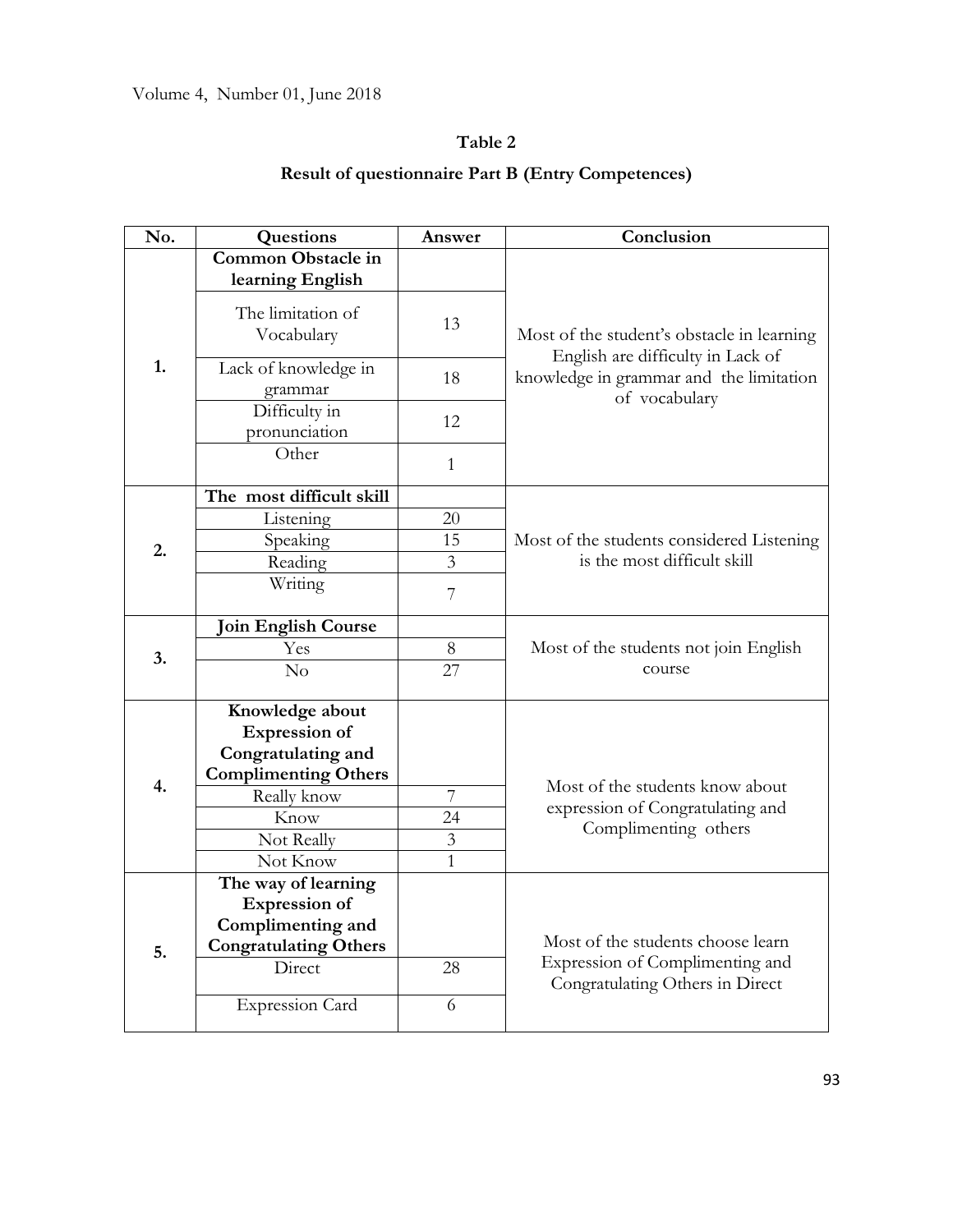| Email/Message |  |
|---------------|--|
| <b>Others</b> |  |

From the result of part B (Entry Competencies), the researcher conclude that; Most of the student's obstacle in learning English are difficulty in Lack of knowledge in grammar and the limitation of vocabulary, most of the students considered Listening is the most difficult skill, most of the students not join English course, Most of the students know about expression of Congratulating and Complimenting others.Most of the students choose learn Expression of Complimenting and Congratulating Others in Direct. Then, also the part C was found a data as shown in the table below;

| No. | Characteristics            | Answer         | Conclusion                        |  |
|-----|----------------------------|----------------|-----------------------------------|--|
| 1.  | <b>Learning Style</b>      |                |                                   |  |
|     | Audio                      | 16             |                                   |  |
|     | Visual                     | $\overline{7}$ |                                   |  |
|     | Kinestetik                 | 5              | Most of the students is Audio     |  |
|     | Audio & Visual             | $\overline{2}$ |                                   |  |
|     | Audio & Kinestetik         | $\overline{4}$ |                                   |  |
|     | Visual & Kinestetik        | $\mathbf{1}$   |                                   |  |
|     | Learning (Manner)          |                |                                   |  |
| 2.  | Individual                 | 9              | Most the students choose group as |  |
|     | Pair                       | 14             | the most effective                |  |
|     | Group                      | 18             |                                   |  |
| 3.  | Enthusiasm                 |                |                                   |  |
|     | The Appearance of Learning | 14             | The students enthusiasm with the  |  |

| Table 3                                                |  |
|--------------------------------------------------------|--|
| <b>Result of Questionnaire Part C (Learning Style)</b> |  |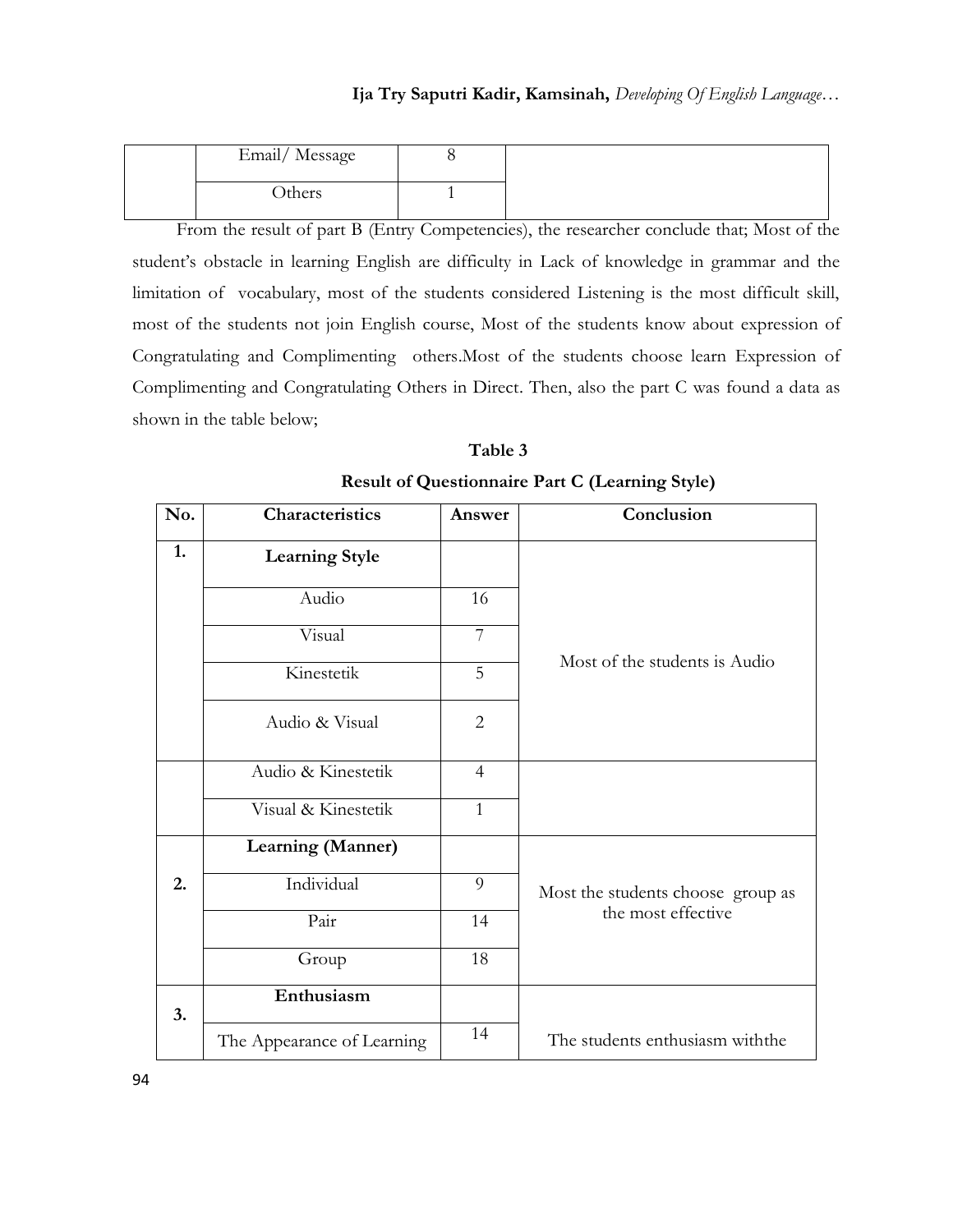Volume 4, Number 01, June 2018

| Material is Attractive                                   |    | learning model is varied and different<br>from usual |
|----------------------------------------------------------|----|------------------------------------------------------|
| The Learning Media is<br>Creative                        | 14 |                                                      |
| The learning model is varied<br>and different from usual | 16 |                                                      |
| Other                                                    |    |                                                      |

Part C (Learning Style) consisted of 3 questions, as a conclusion found that the students were liked a learning style with audio style in the learning process. They also liked to do the project with a group, and when they were asked to present a learning material they would like to present it with their group. And the student's enthusiasm with the learning model is varied and different from usual.

#### 3) The result of need analysis of Expert judgment suggestion

The questionnaire that used by the researcher to analyze the students' needs ware originally designed. At the first time, it was designed by deciding the components that would be put on the questionnaire until it done with four parts. The first part consisted of six questions related to the systematic organization of materials, the point of the questions was to know the target of the materials systematic. Furthermore, in the second part that consisted of one questions related to the systematic English teaching, these questions were pointed to know the activities are attractive and motivate the learners in order to achieve the target in designing the materials that applicable for the students. Then, in the third part that consisted of three questions, the point of these questions was to know the systematic content of English. The last part is about the language, the point are to know the level of accuracy, clarity and the understandable the language used.

#### **a. State Objective**

In this step, emphasizes the need to state the desired outcomes of instruction in specific and measurable terms. A rationale for stating measurable objectives is presented, including their role strategy and media selection, assessment of learning, and communicating the intent of the instruction to learners.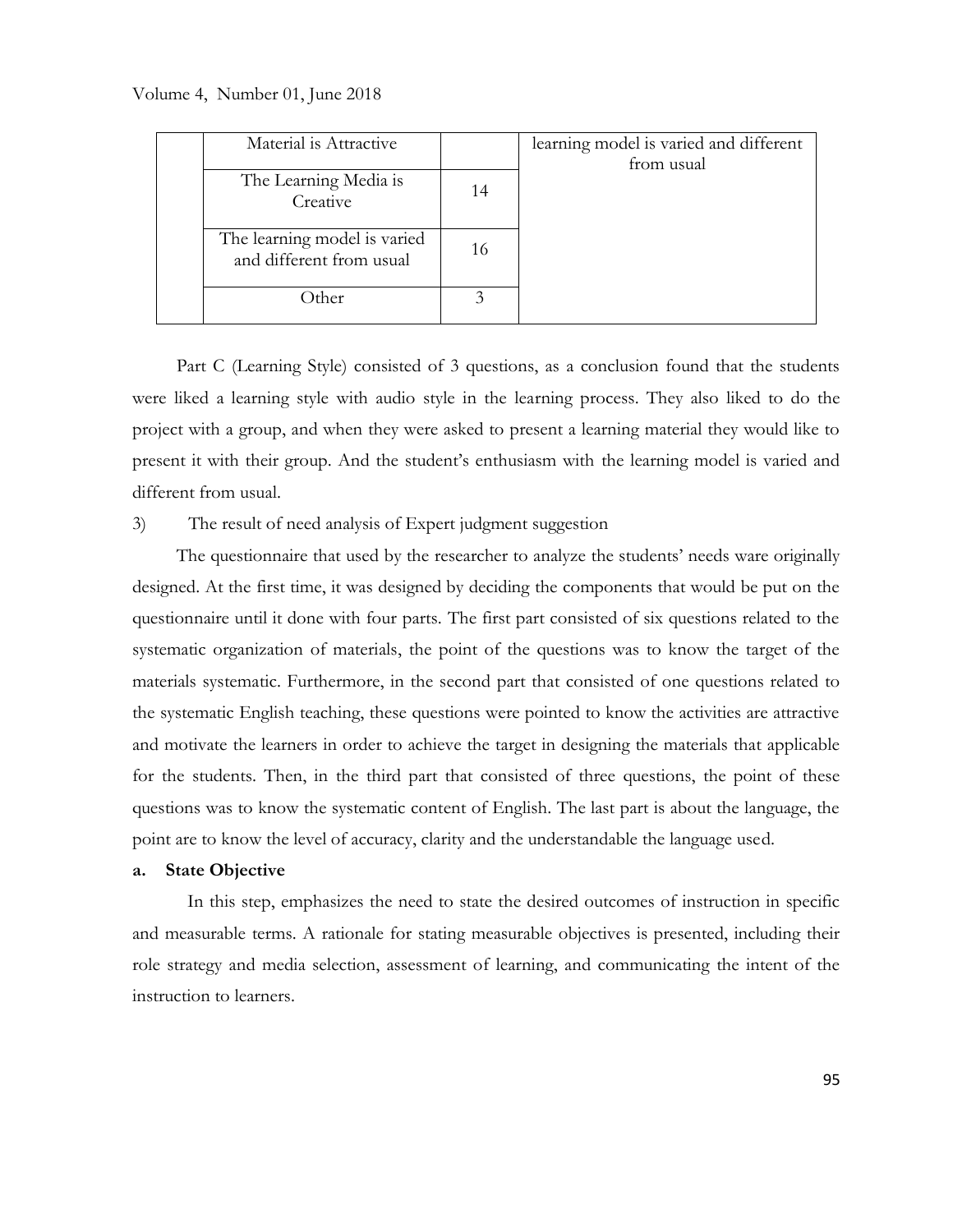## **b. The Result of the Select Media and Materials**

- 1) Content Materials
- 2) Primary Skill
- 3) Scientific Approaches
- 4) Learning Instruction

# **c. The Result of Utilize Media & Material**

- 1. Reviewing the materials
- 2. Preparing the material
- 3. Preparing the environment
- 4. Preparing the students
- 5. Ensuring a learning experience

## **d. The Result of Require Learner Participation**

In this step, the researcher writes down the activities according to the product with time allocation each activity, type of activity, and also what kind of exercises use in the product.

## **Table 4**

# **The Activity in Require Learner Participation**

Topic 1, Excellent, Congratulation!

| <b>Time Alocation</b>  | Type of<br>activity                   | <b>Model of Excercise</b>       |
|------------------------|---------------------------------------|---------------------------------|
| 10 minutes             | Individual,                           | Questionning                    |
| <b>Getting Started</b> | answer<br>questions                   |                                 |
| 10 minutes             | Individual                            | Listen & Repeat congratulations |
| Listening              |                                       | card                            |
| 5 minutes              | Individual                            | Listen & identify the types of  |
| Listening              |                                       | congratulations card            |
| 5 minutes              | Find the<br>meaning of<br>the word in | Find Indonesian Meaning         |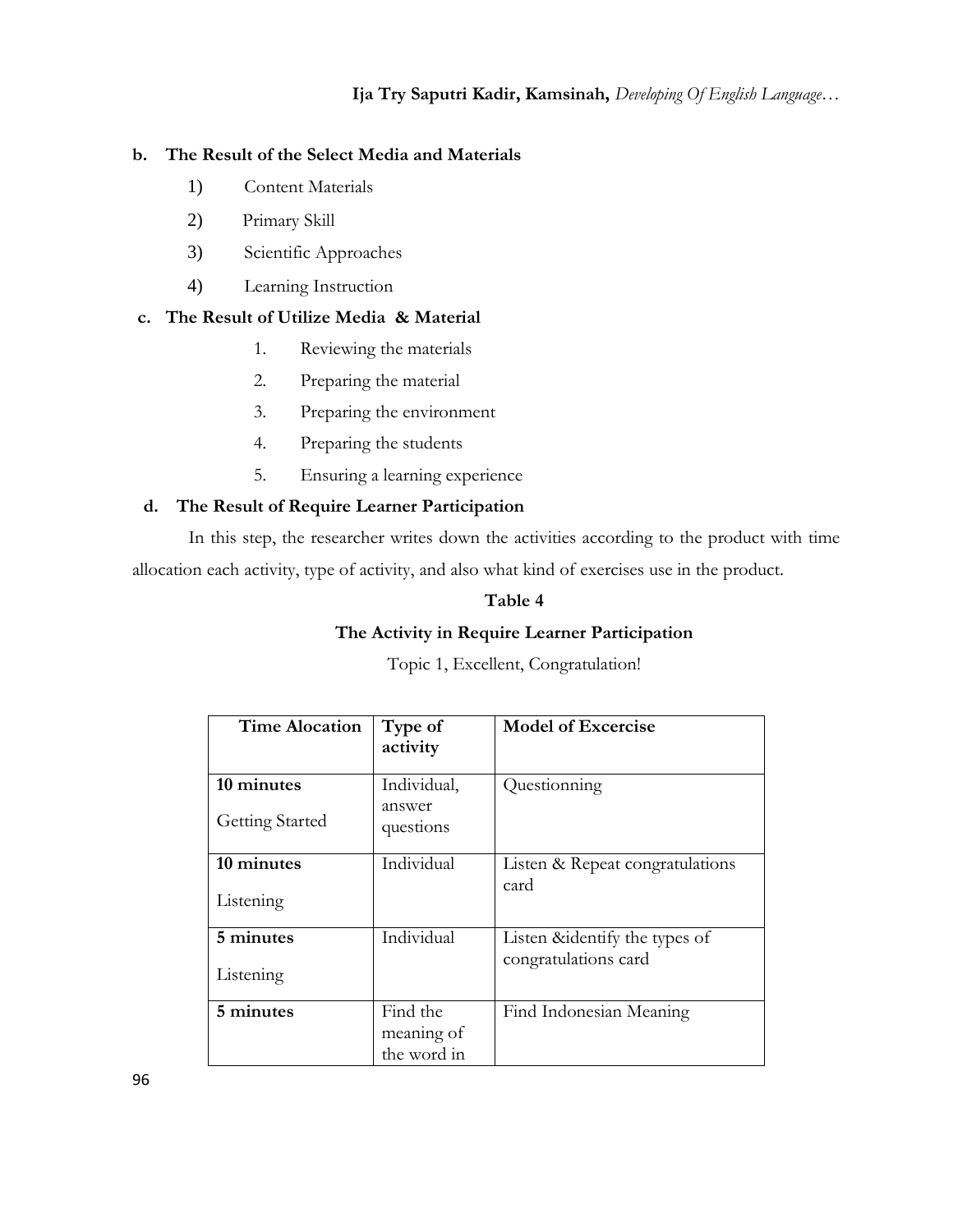| Vocabulary | the table              |                                                                     |
|------------|------------------------|---------------------------------------------------------------------|
| 5 minutes  | Pair,                  | complete the following dialogue<br>with the suitable expressions.   |
| Vocabulary |                        |                                                                     |
| 5 minutes  | Pair, Read<br>dialogue | Read the dialogue with partnert                                     |
| Reading    |                        |                                                                     |
| 5 minutes  | Pair,                  | Identify the expressions of<br>congratulation and response          |
| Reading    |                        | from the dialogue                                                   |
|            |                        |                                                                     |
| 5 minutes  | Individual             | Study the explanations about<br>expression of congratulation        |
| Speaking   |                        |                                                                     |
| 15 minutes | Group                  | Discuss how you express<br>congratulation for the situations        |
| Speaking   |                        | and report the results of your<br>discussion in front of the class. |
| 20 minutes | Group, Role<br>play    | Choose one of these role play<br>cards then make a dialogue based   |
| Speaking   |                        | on the situations                                                   |
| 10 minutes | Group                  | Give the most appropriate<br>expression and response of             |
| Writing    |                        | congratulation based on the<br>pictures below and write on your     |
|            |                        | book                                                                |
| 20 minutes | Group                  | Write congratulation Cards                                          |
| Writing    |                        |                                                                     |
| 5 minutes  | Individual             | Self Reflection                                                     |
| Reflection |                        |                                                                     |

Topic 2, Oh Great!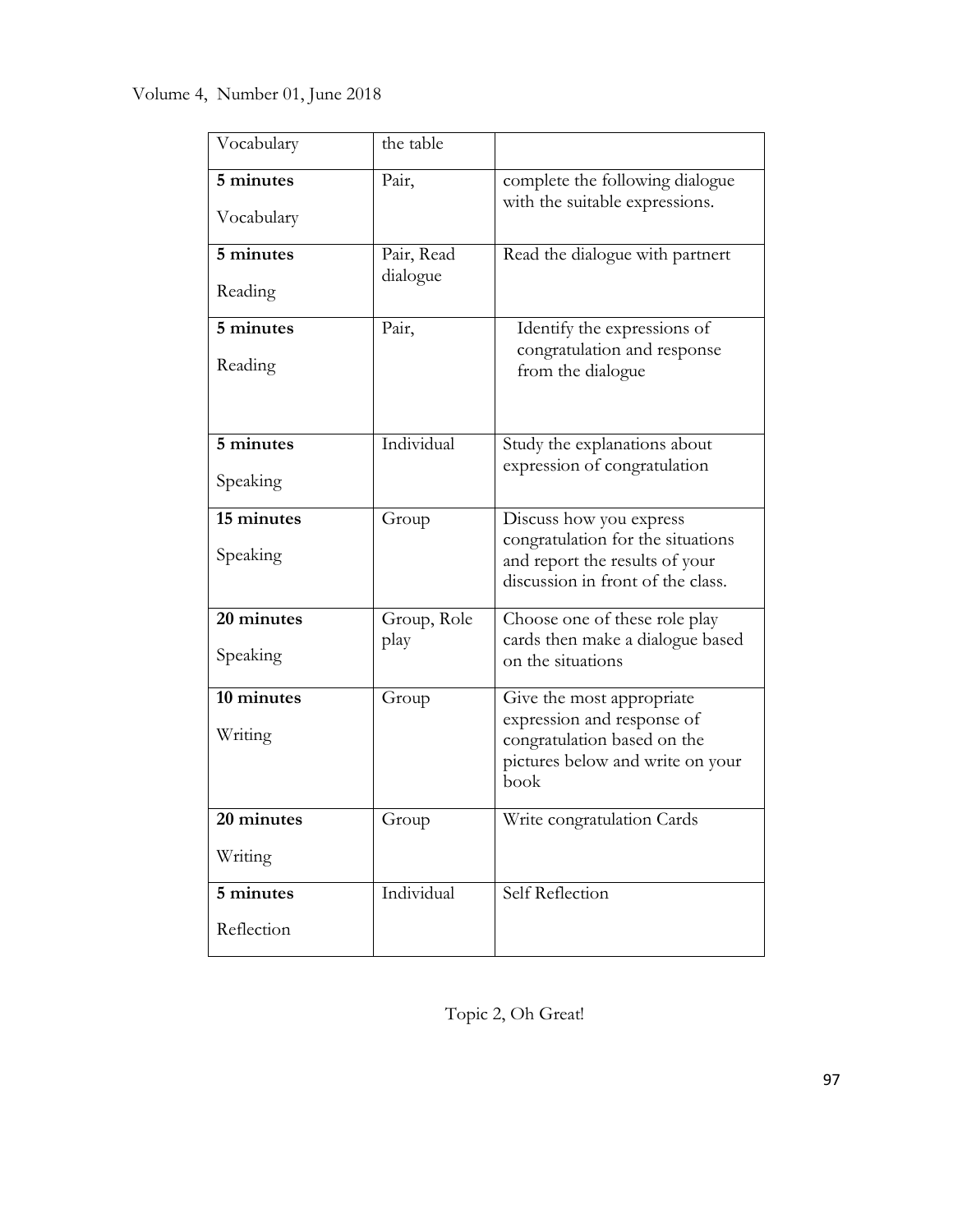| <b>Time Allocation</b>     | Type of activity                | <b>Model of Exercise</b>                                                                                               |
|----------------------------|---------------------------------|------------------------------------------------------------------------------------------------------------------------|
| 10 minutes<br>Warming Up   | Individual, answer<br>questions | Questionning                                                                                                           |
| 5 minutes<br>Pronunciation | Individual practice             | Listen and Pronounce<br>Vocabulary                                                                                     |
| 5 minutes<br>Pronunciation | Individual practice             | find the meaning of<br>word in the table                                                                               |
| 10 minutes<br>Vocabulary   | Individual                      | Find Indonesian<br>Equivalent of<br>vocabulay                                                                          |
| 15 minutes<br>Reading      | Pair                            | Read the conversation<br>and identify<br>expression of<br>complimenting and<br>response from the<br>dialogue           |
| 15 minutes<br>Reading      | Individual                      | Read the conversation<br>and answer the<br>questions.                                                                  |
| 5 minutes<br>Speaking      | Individual                      | study the explanation<br>about complimenting<br>and response                                                           |
| 15 minutes<br>Speaking     | Group                           | discuss how to give<br>and respond<br>compliments based<br>on the situations and<br>practice in front of<br>the class. |
| 5 minutes                  | Individual                      | Analyze to the tense<br>used in the                                                                                    |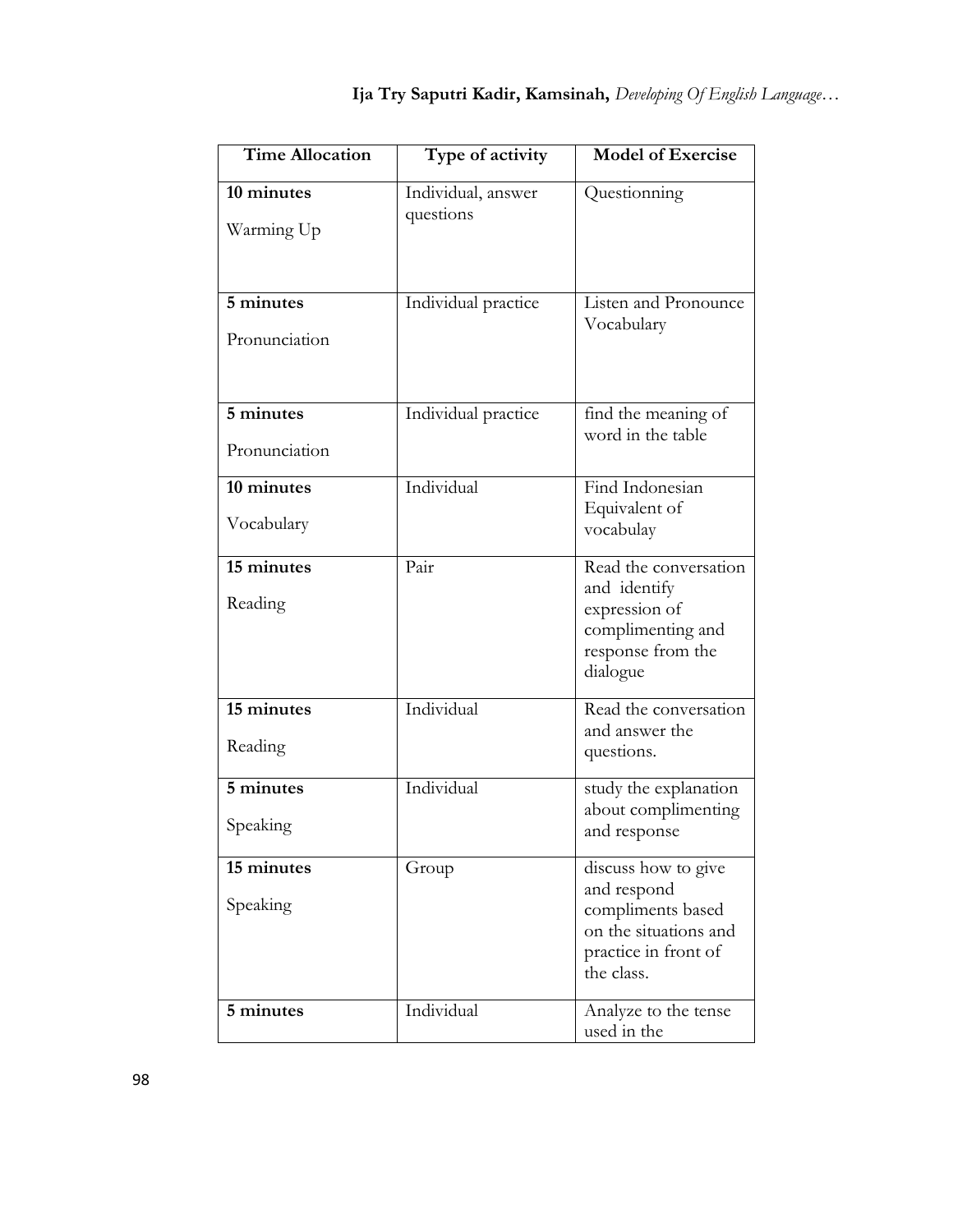| Grammar review                            |            | compliment card                                                                    |
|-------------------------------------------|------------|------------------------------------------------------------------------------------|
| 10 minutes<br>Grammar review              | Individual | make a<br>complimenting card<br>using present tense                                |
| 10 minutes<br>grammar review              | Individual | arrange the words to<br>make sentences                                             |
| 5 minutes<br>Grammar review               | Individual | Analyze to the tense<br>used in the<br>compliment card                             |
| 10 minutes<br>grammar review              | Individual | make a<br>complimenting card<br>using past tense.                                  |
| 10 minutes<br>Role play                   | Group      | act out dialogue based<br>on the following<br>situations.                          |
| 5 minutes<br>Writing                      | Individual | Write the most<br>appropriate<br>expression of<br>compliment based on<br>pictures. |
| 10 minutes<br>writing (lets play<br>game) | Group      | give compliment and<br>response with friends                                       |
| 5 minutes<br>Reflection                   | Individual | Reflection                                                                         |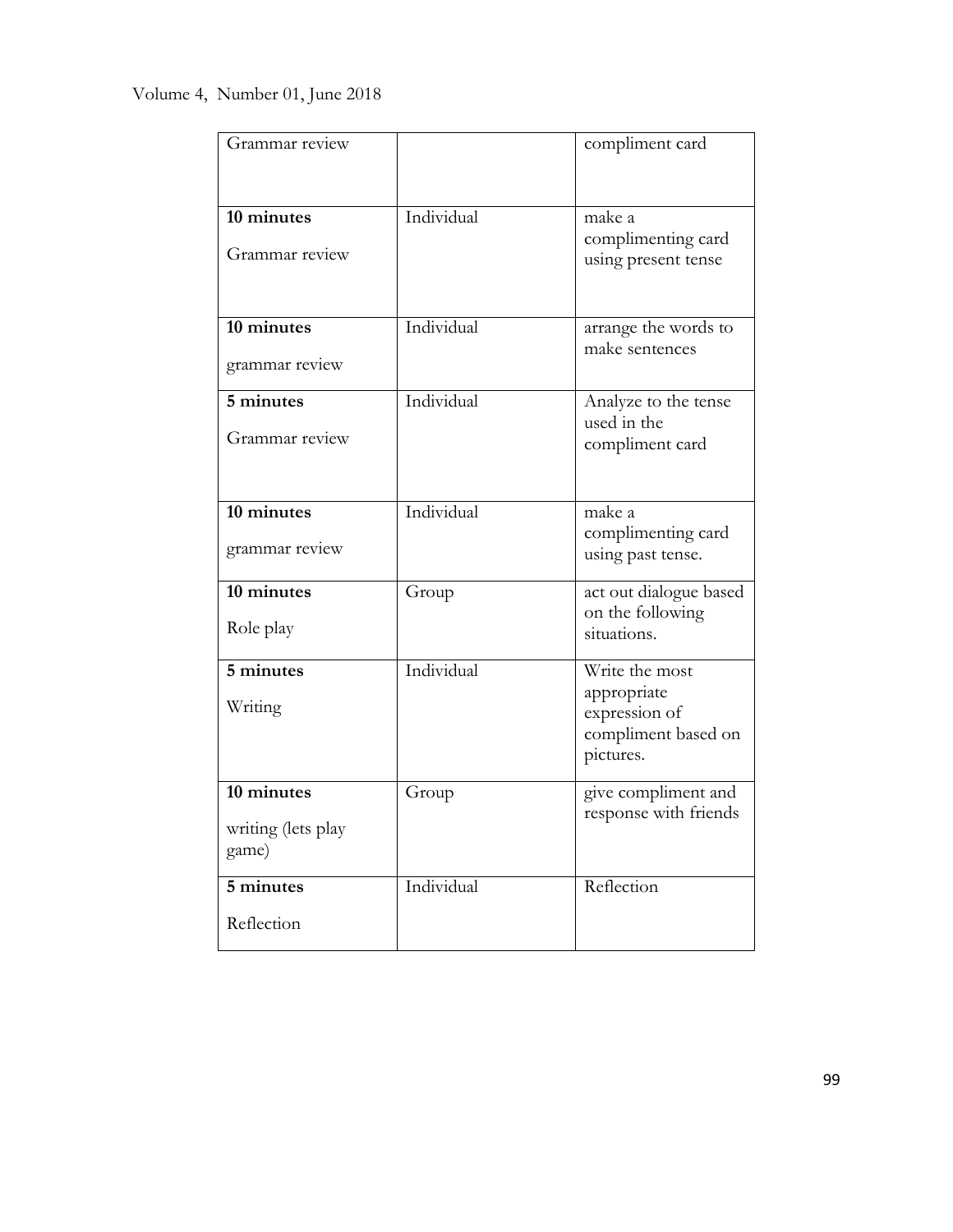#### **e. The Result of Evaluate and Revise**

*1) The Result of Development of Rubric for Expert and Teacher.*

This section presented some aspects about giving expression about Congratulating and complimenting others. They included the systematic organization of material, systematic of English teaching, and systematic content of English. There is an answer score with criteria based on the Like Scale as modified as follows;

*a) The Criteria Score of Expert Rubric*

Find the highest score by

*Highest score= Number of Validator x Maximum Score*

$$
= 3 \times 4
$$

$$
= 12
$$

*b) Determination of The Value of Validity by Means*

Validity value  $=\frac{\text{Number of scores obtained}}{\text{Maximum score}}$  x 100. In 100% 90-100= Very Valid 80-89= Valid 60-79= Quite Valid  $0-59$  = Invalid

Provide an assessment of validity value with criteria such as the following:

#### **Table 4.5**

#### **The Result of Expert Rubric Validity**

| Criteria | Expert | Expert | Expert | Total | Validity | Validity |
|----------|--------|--------|--------|-------|----------|----------|
|          |        |        | 3      | score | Value    |          |
|          |        |        |        |       | 75       |          |
| 2        |        | 2      |        | 11    | 91.67    | VV       |
| 2        |        |        | 3      | 11    | 91.67    |          |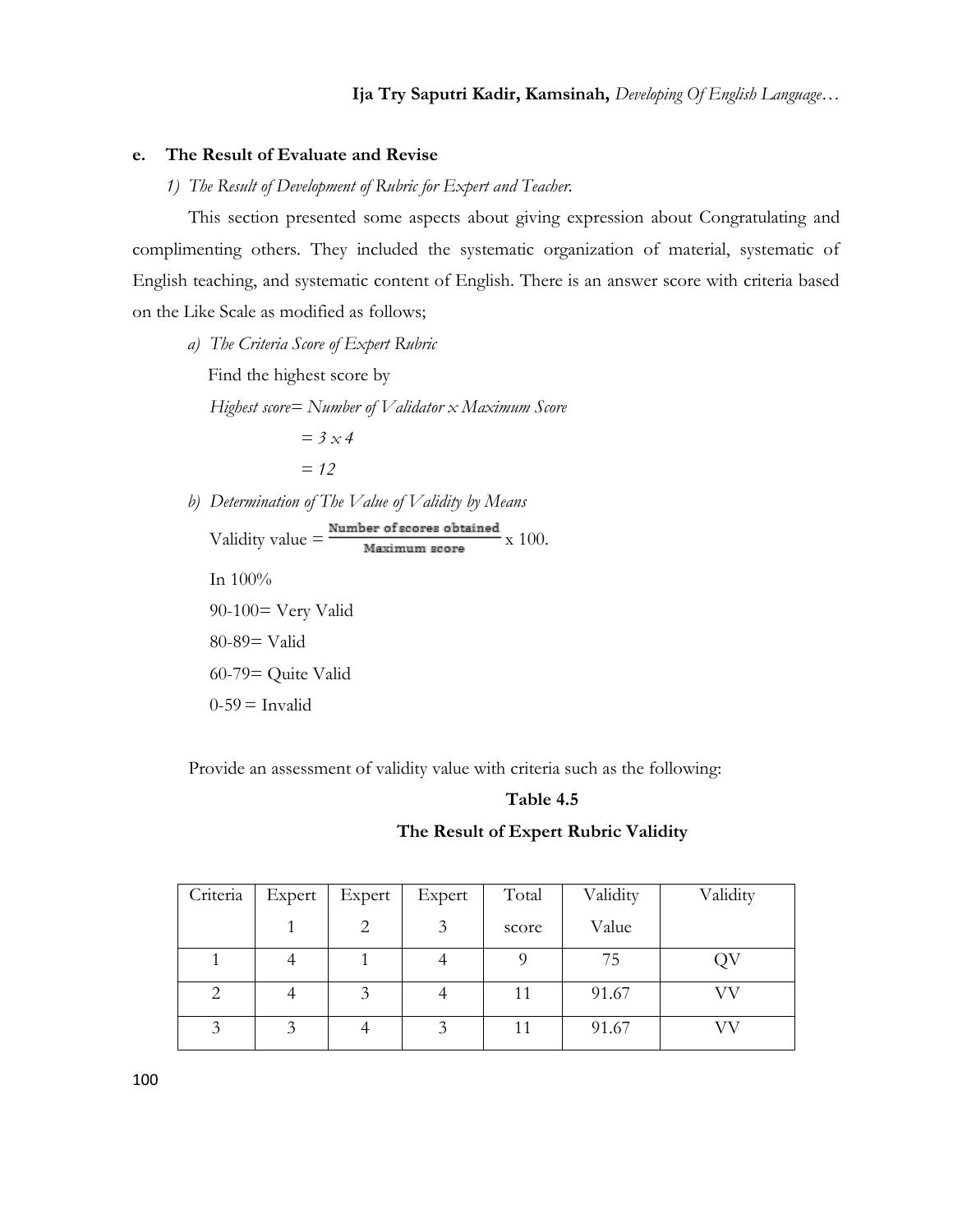# 4 | 4 | 4 | 3 | 11 | 91.67 | VV 5 3 4 4 11 91.667 VV 6 3 2 4 9 75 QV 7 4 2 4 10 83.333 V 8 4 3 4 11 91.67 VV 9 | 4 | 3 | 4 | 11 | 91.67 | VV 10 4 3 4 11 91.67 VV 11 4 3 3 3 10 83.333 V 12 | 3 | 4 | 4 | 11 | 91.67 | VV 13 | 4 | 4 | 4 | 12 | 100 | VV 14 | 4 | 3 | 11 | 91.67 | VV 15 4 3 3 3 10 83.333 V 16 | 4 | 4 | 4 | 12 | 100 | VV 17 3 3 3 3 9 75 QV 18 4 3 4 11 91.67 VV 19 | 4 | 4 | 3 | 11 | 91.67 | VV 20 | 4 | 4 | 4 | 12 | 100 | VV 21 | 4 | 4 | 3 | 11 | 91.67 | VV 22 | 4 | 1 | 4 | 9 | 75 | QV 23 | 4 | 3 | 4 | 11 | 91.67 | VV 24 | 4 | 4 | 4 | 12 | 100 | VV 25 | 4 | 3 | 4 | 11 | 91.67 | VV 26 | 4 | 3 | 3 | 10 | 83.333 | V 27 | 3 | 3 | 4 | 10 | 83.333 | V 28 | 4 | 3 | 4 | 11 | 91.67 | VV 29 | 4 | 3 | 4 | 11 | 91.67 | VV 30 | 4 | 3 | 3 | 10 | 83.333 | V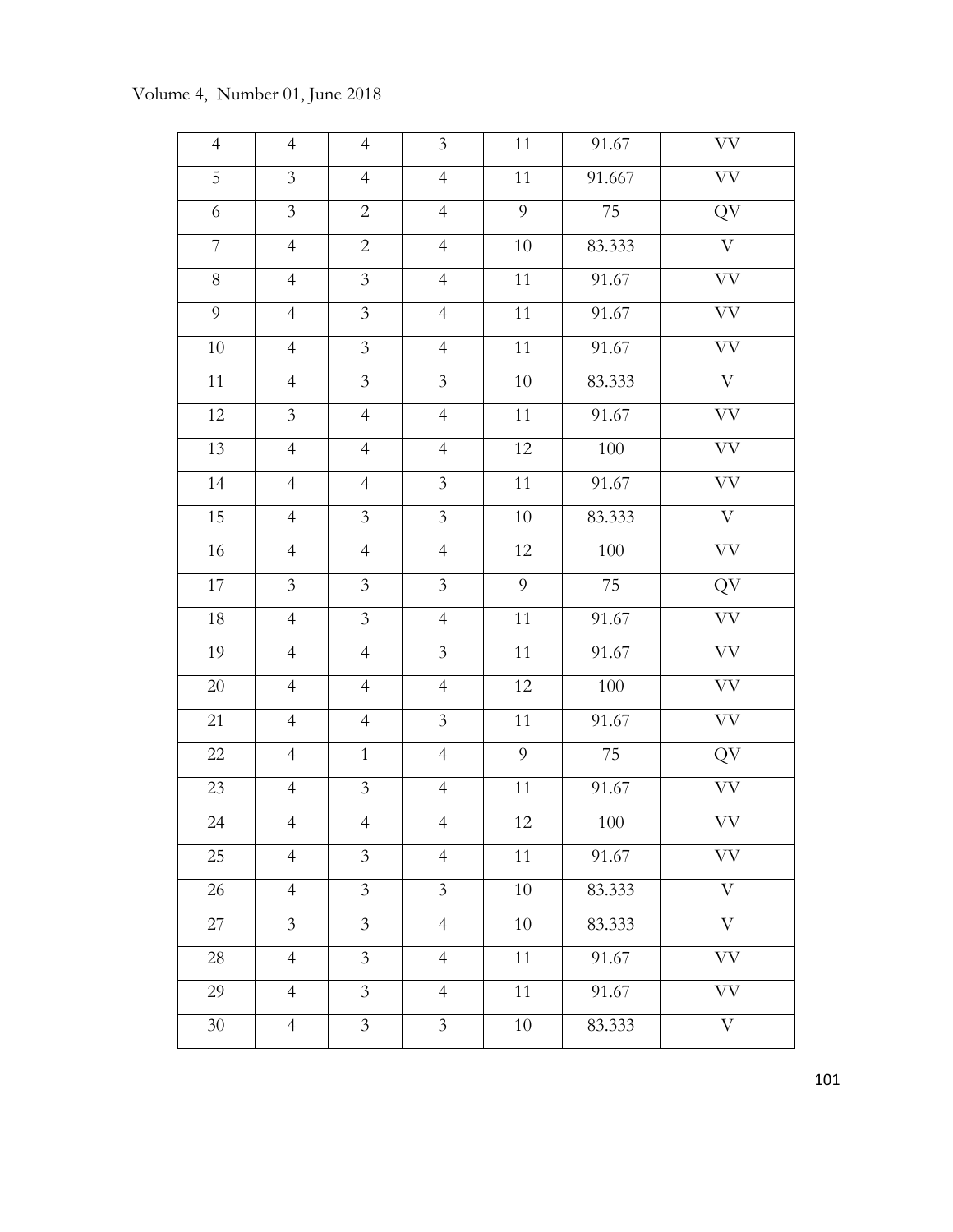| 31 |   | 3 | 3 | 10 | 83.333 | T   |
|----|---|---|---|----|--------|-----|
| 32 | 4 | 3 | 4 | 11 | 91.67  | VV  |
| 33 | 3 | 2 | 4 | 9  | 75     | QV  |
| 34 | 4 | 2 | 4 | 10 | 83.333 | T 7 |
| 35 |   | 3 | 3 | 10 | 83.333 | T   |
| 36 |   | 3 | 3 | 10 | 83.333 | X7  |
| 37 |   | 3 |   | 11 | 91.67  | VV  |

The components of the teaching materials 3.4 and 4.4 competences that developed as a printed material already shown and checked by the expert and again to validate the learning materials expert used the instrument of learning material analysis. The learning material analysis used was the standard one, where there approximately four items marked then the printed material validated.

## *2) The Result of Development and Expert Judgment Suggestion*

Considering of the teaching materials that developed, the expert found some grammatical errors and misspelling words in the product especially in the instruction. The expert also told the researcher to use the simple language in the content of materials. In addition, the expert asked the researcher to give an example in some exercises. Forward, the expert said that the researcher should consider about the time allocation every activity.

### **2. Discussion**

Curriculum is a variable that will significantly impact on decisions about designing materials for teaching. Many teachers are bound by a mandated curriculum defining the contents, skills, and values to be taught. Whether imposed at school or state level, a curriculum outlines the goals and objectives for the learners and the course of study. Whatever the curriculum, it is the teacher's responsibility to ensure that the goals and objectives of the overarching curriculum are kept close at the hand when designing materials (Nunan, 1988) Furthermore, the curriculum in Indonesia already experienced several changes and the latest one was called 2013 Curriculum or abbreviated with K-13.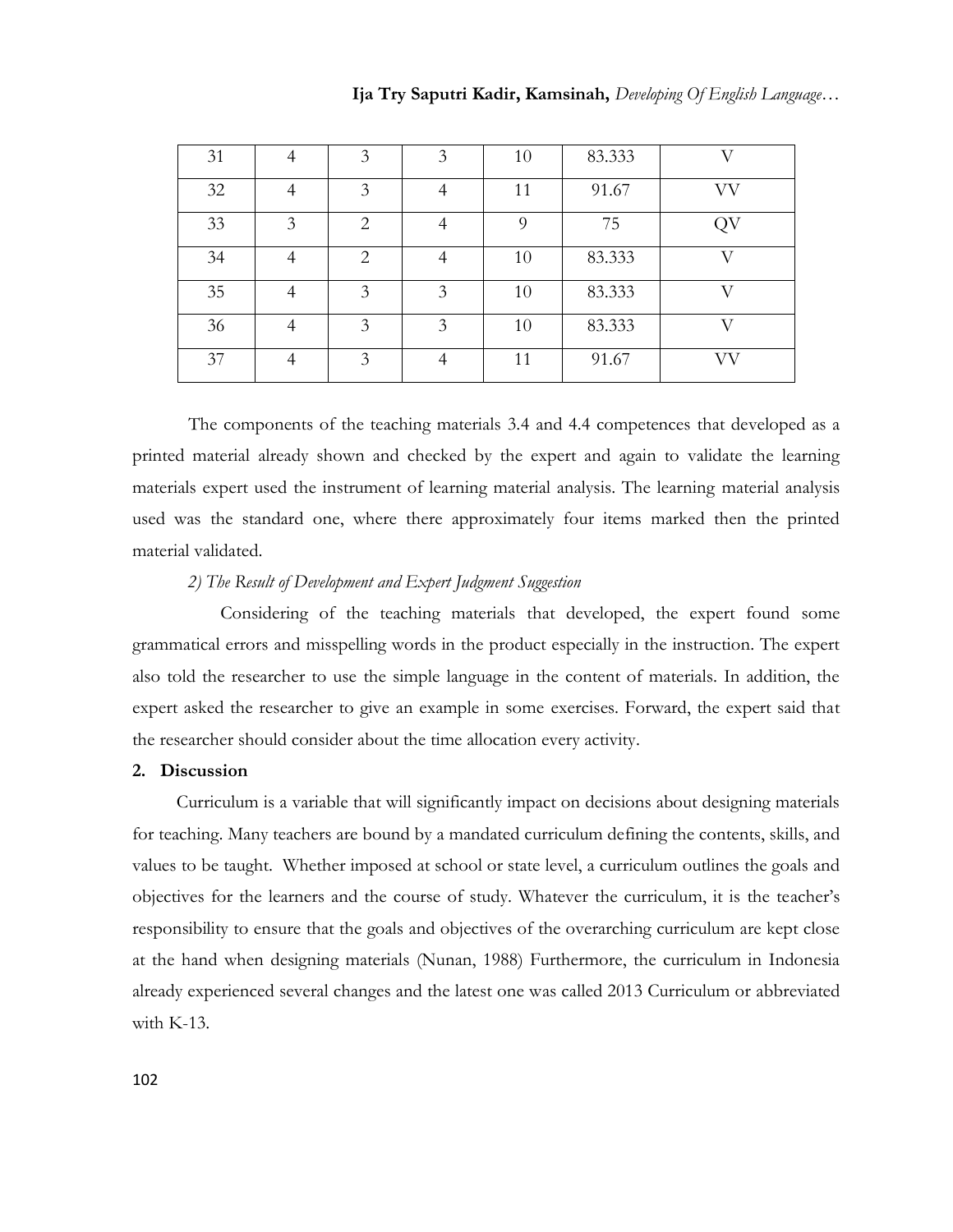#### 1. The obstacles on implementing the K-13

The government of the Republic of Indonesia represented by the Ministry of Education and Culture has stipulated that the new curriculum, K-13 should be implemented in all levels of education all over Indonesia starting from 2013-2014 academic year. This change, of course, result in a number of consequences for the stakeholders. One of the stakeholders that directly experience the consequences most is the teacher. Below are several obstacles on implementing the K-13:

a. The teachers who have begun to feel convenient and be accustomed to with the implementation of the School-Based Curriculum (SBC), suddenly have to shift their mind and teaching practices to this new curriculum. (Abdul Muth'im, 2014).

b. The central government through Ministry of Education and Culture provided English textbook both for the teacher (teacher's book) and student (student's book) but the materials of the books were difficult to understand by the students.

c. The main problem is that the teachers have to design the materials for teaching and learning process based on the syllabus that already arranged by the government.

# **2. Designing English Materials for Teaching Giving Expression about congratulating and complimenting others dealing with K-13**

In designing English Teaching Materials may range from one-off, single use items to extensive programs of work where the tasks and activities build on each other to create a coherent progression of skills, concepts, and language items. Moreover, in 2013 curriculum or K-13, it was arranged that the components of the materials should apply the syllabus, where core competences must be achieved. Furthermore, this research was done with a product called Module where arranged based on K-13 and based on the students' need.

## **E. CONCLUSION**

After conducting the research and doing data analysis, the researcher derived conclusion in this three following points :

103 Now days, the material used at SMAN 16 Makassar was text book only that provided by government as their source in teaching and learning process. So, that many students found the difficulties in learning English. Therefore, the researcher developed material in this case giving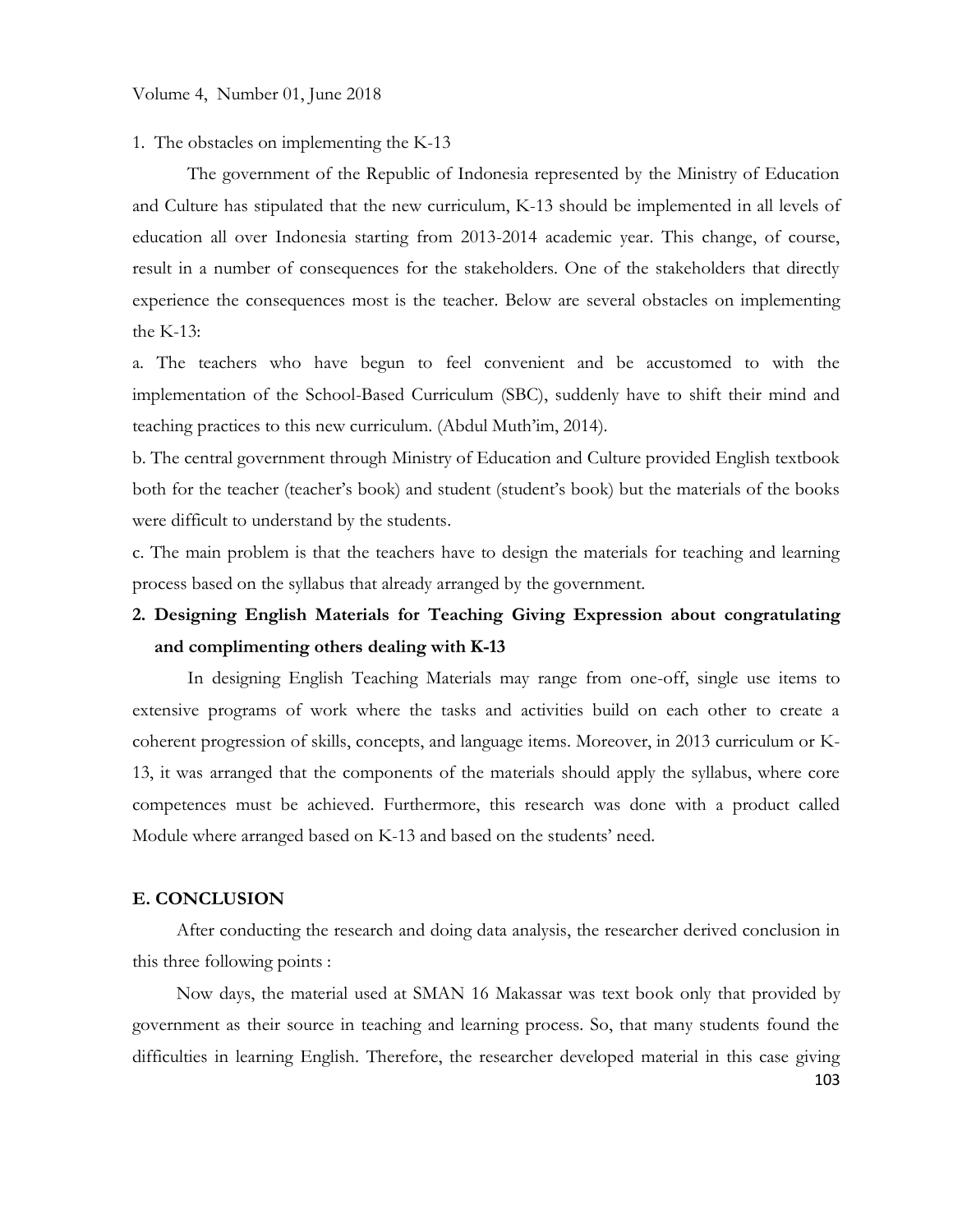announcement based on 2013 curriculum at the teaching and learning material for the teacher and students at SMAN 16 Makassar.

The product was developed based on the result of the analysis of the questionnaire that distributed to the students in tenth grade students in SMAN 16 Makassar where the aim of the questionnaire was to know the students' general characteristic, entry competencies, and learning style. Based on try-out, the researcher concludes that the product giving satisfactory. Moreover, the material in the product more variety.

Based on the findings and discussions of the research that has been done, and are associated with the formulation of the research focus, it can be concluded that the systematic organization of developing giving expression about congratulating and complimenting others materials dealing with 2013 Curriculum already checked by the expert in order to validate the whole materials in a printed material and claimed that it was validated by the expert.

#### **REFERENCES**

- Ahmad, D., & Nur, H. K. (2015). Developing English Lesson Plans For The First Year Students Of Sma 18 Makassar Based On The 2013 Curriculum. *ETERNAL (English, Teaching, Learning, and Research Journal)*, *1*(2), 187–200.
- Abdul Muth'im, (2014) " Revitalization Of English Teacher Education: An Effort To Improve The Quality Of Students' Learning In English", *Articles* (English Educational Program Lambung Mangkurat University Banjarmasin Indonesia.
- Badruddin, D. (2015). Developing A Task-Based Syllabus Based On Needs Analysis For Midwifery At Uin Alauddin Makassar. *ETERNAL (English, Teaching, Learning, and Research Journal)*, *1*(1), 112–130.Branch, Robert Maribe & Gustafson, Kent L. 2002. *Survei of Instructional Models.*New York: Syracuse University.
- Brian, Tomlinson. (2011) *Materials Development in Language Teaching.*United Kingdom: Cambridge University Press..
- Chinoda, A.M. (1982) *An Analysis of Questions Selected From Senior High Social Studies Textbook Used In Zimbabwe*. Diss. George Peabody College.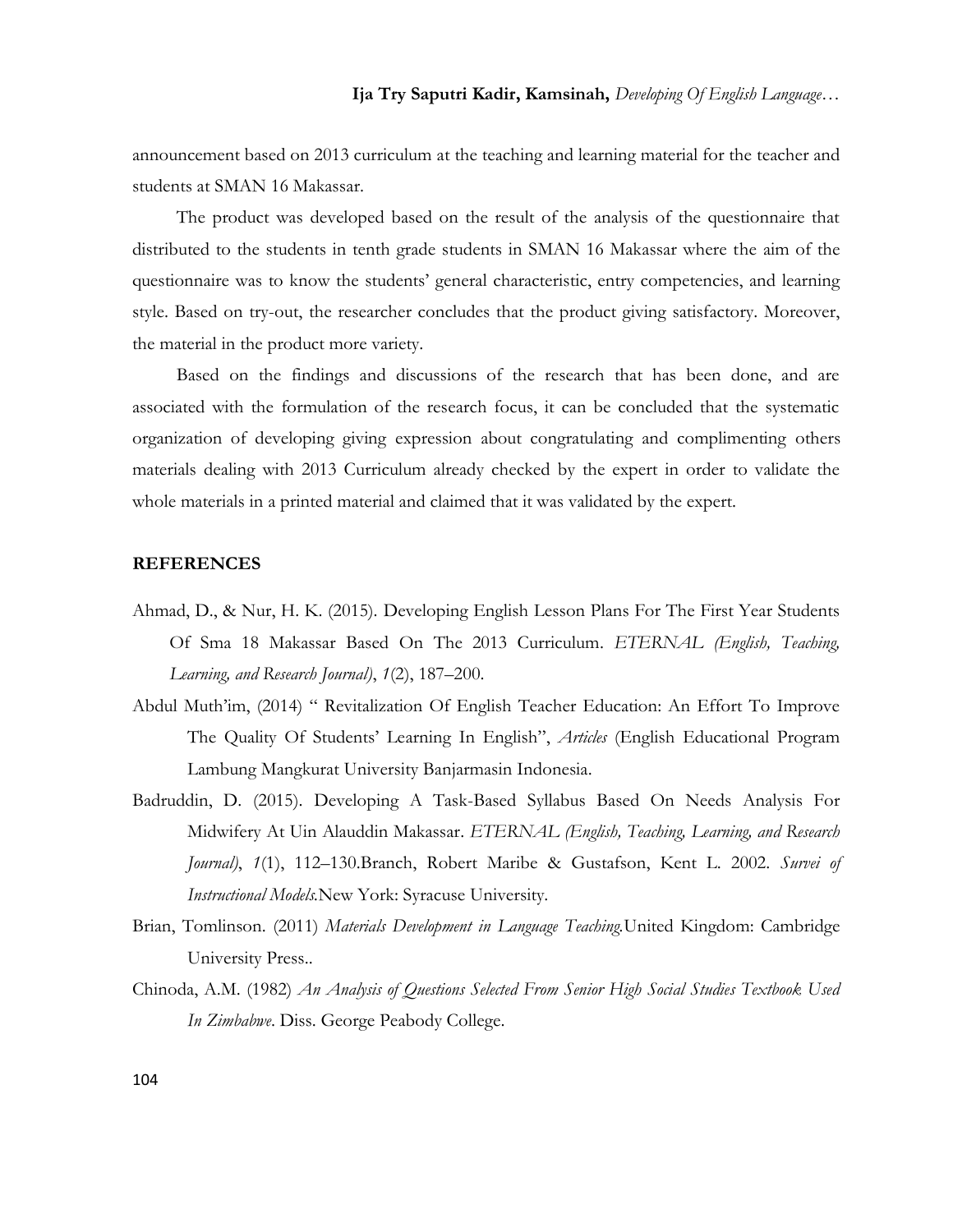- Ganjarsari. (2015) Developing The Song To Teach Language Components for The Sevents Grades of Smp Wahid Hasyim Malang. *Thesis.* Universitas Negeri Malang
- Hikmawati, M., & Ahmad, D. (2017). Developing Greeting And Self Introducing Materials Dealing With 2013 Curriculum Of The Seventh Grade In Mtsn Balang-Balang. *ETERNAL (English, Teaching, Learning, and Research Journal)*, *3*(2), 124–135.
- Han, Lixin. (2000) "The ASSURE Model: Integrating Technology into Learning". University of Victoria.
- Irawati. (2006) *Improving the Reading Comprehension of the First Year Students of Sma Negeri 1 Makassar Through Communicative Tasks. Thesis.* Makassar: School of Graduate studies,State University of Makassar.
- Jurilla, Jenelyn. (2014) PrintedMaterial. Prezi, [http://prezi.com/m/0kzp6at3hwzc/printed](http://prezi.com/m/0kzp6at3hwzc/printed-materials/)[materials/](http://prezi.com/m/0kzp6at3hwzc/printed-materials/)
- Khasanah (2015) Irma Nur. *The Implementation of 2013 Curriculum By The English Teacher & Its Barriers (A Case Study at The 10th Grade of SMA N 1 Rembang in 2014/2015 Academic Year)*, Thesis. Semarang: Education and Teacher Training, Faculty Walisongo State Islamic University Semarang.
- Limpo, Ridwan. (2016) *Developing Descriptive Text Materials Dealing with 2013 Curriculum of the Seventh Grade in MTsN. Balang-Balang.Thesis.* Makassar: School of Graduate Studies,State Islamic University of Alauddin.
- "[Learnenglishyeyeye](https://learnenglishyeyeye.wordpress.com/)", [https://learnenglishyeyeye.wordpress.com/august/material](https://learnenglishyeyeye.wordpress.com/august/material-congratulation/)[congratulation/](https://learnenglishyeyeye.wordpress.com/august/material-congratulation/) Accessed on November  $10^{th}$ , 2016.
- Mahirah, R., Ahmad, D., & others. (2016). Designing Multiple Choice Test Of Vocabulary For The First Semester Students At English Education Department Of Alauddin State Islamic University Of Makassar. *ETERNAL (English, Teaching, Learning, and Research Journal)*, *2*(2), 194–208.
- Marshan, S. (2015). Developing English Morphology Materials For Undergraduate Students At Alauddin State Islamic University Of Makassar. *ETERNAL (English, Teaching, Learning, and Research Journal)*, *1*(1), 1–14.
- 105 Mubar, M. K. N. A. (2015). Developing English Learning Materials For Young Learners Based On Needs Analysis At Mtsn Model Makassar. *ETERNAL (English, Teaching, Learning, and*